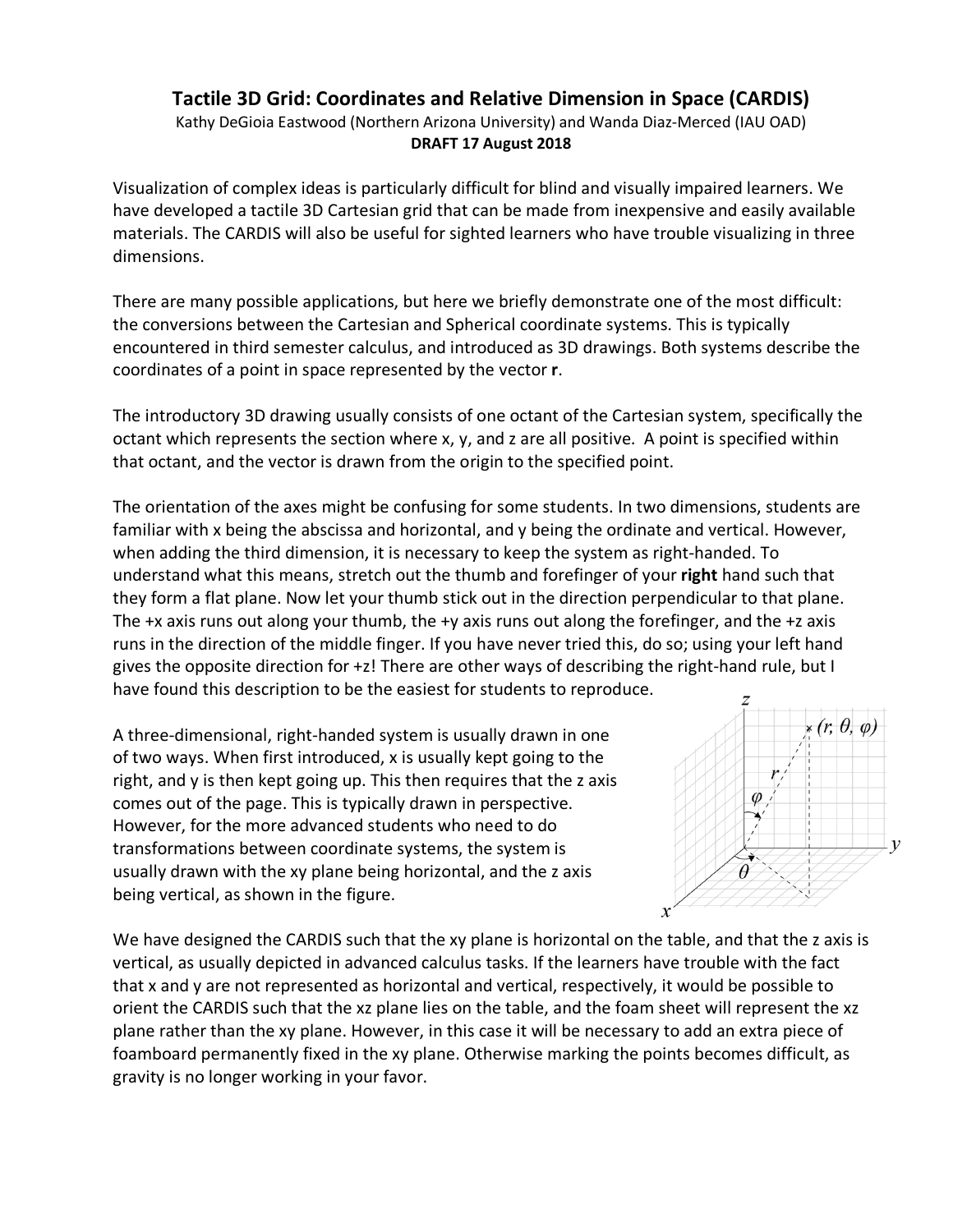The CARDIS axes have been labeled with tactile tickmarks every 5 cm, and have been labeled in Braille. The origin is represented by the small hole drilled in the pipe fitting; the r vector is represented by a knotted string which starts at that origin, and can be pinned either to the xy plane or to a vertical plane. A sheet of foam serves as the xy plane. The plane has been marked with gridlines that line up with the tickmarks on the axes. There is a vertical plane made of foamboard; this plane is clipped to the +z axis and is free to swing back and forth above the xy plane. It can be used to represent the xz plane, the yz plane, or any vertical plane between those two extremes. This plane is also marked with gridlines that line up with the tickmarks on the axes.

The position of the r vector is demonstrated by pinning the cord to the vertical plane. The pin now represents a point in space, which is a three-dimensional vector. The vector can be described by either three Cartesian coordinates, or three spherical coordinates. Let us call it the vector-point. In order to describe the different coordinates, it is also useful to describe two additional points, one of which can be marked with the string.

From the vector-point, pulling the remaining cord straight down perpendicular to the xy plane will intersect the xy plane at x and y coordinates of the r vector. The cord can now be pinned to the xy plane at that point, so that the learner can measure the x and y coordinates. Let's call it point A, which has the coordinates  $x_A$ ,  $y_A$  and z = 0. The distance from the origin to that point is  $r_A$  = the square root of the sum of the squares of  $x_A$  and  $y_A$ , as required by the Pythagorean theorem. The angle in the xy plane, as measured from the +x axis and sweeping towards the +y axis until it meets the segment  $r_A$ , is the azimuthal angle theta ( $\theta$ ). On CARDIS each ten degrees of azimuthal angle is marked with cord of a different texture, and labeled in Braille.

To find the second point of interest, draw a second line. This line is horizontal, parallel to the xy plane, and goes through both the vector-point and the z axis. With CARDIS, this line can be felt by feeling along the vertical plane from the vector-point inwards towards the +z axis, parallel to the xy plane. The point at which this line intersects the +z axis at the z coordinate of the vector-point; let's call this point B. This point has the coordinates  $x = 0$ ,  $y = 0$ , and  $z = z_B$ . The angle between the +z axis and the vector r, sweeping down from the +z axis to the vector, is phi  $(\varphi)$ , the polar angle. On CARDIS each ten degrees of azimuthal angle is marked with cord of the same texture as used for theta, and have also been labeled in Braille.

| $x = r \sin\varphi \cos\theta$             | x equals r times sine phi times cosine theta                               |
|--------------------------------------------|----------------------------------------------------------------------------|
| $y = r \sin\varphi \sin\theta$             | y equals r times sine phi times sine theta                                 |
| $z = r \cos \varphi$                       | z equals r times cosine phi                                                |
| $r = \sqrt{x^2 + y^2 + z^2}$               | $r =$ the square root of the sum of x squared, y squared, and z<br>squared |
| $\theta = \arctan\left(\frac{y}{r}\right)$ | theta = arctangent of the quantity y divided by x                          |

In equation form, the conversions between Cartesian and Spherical coordinates are: